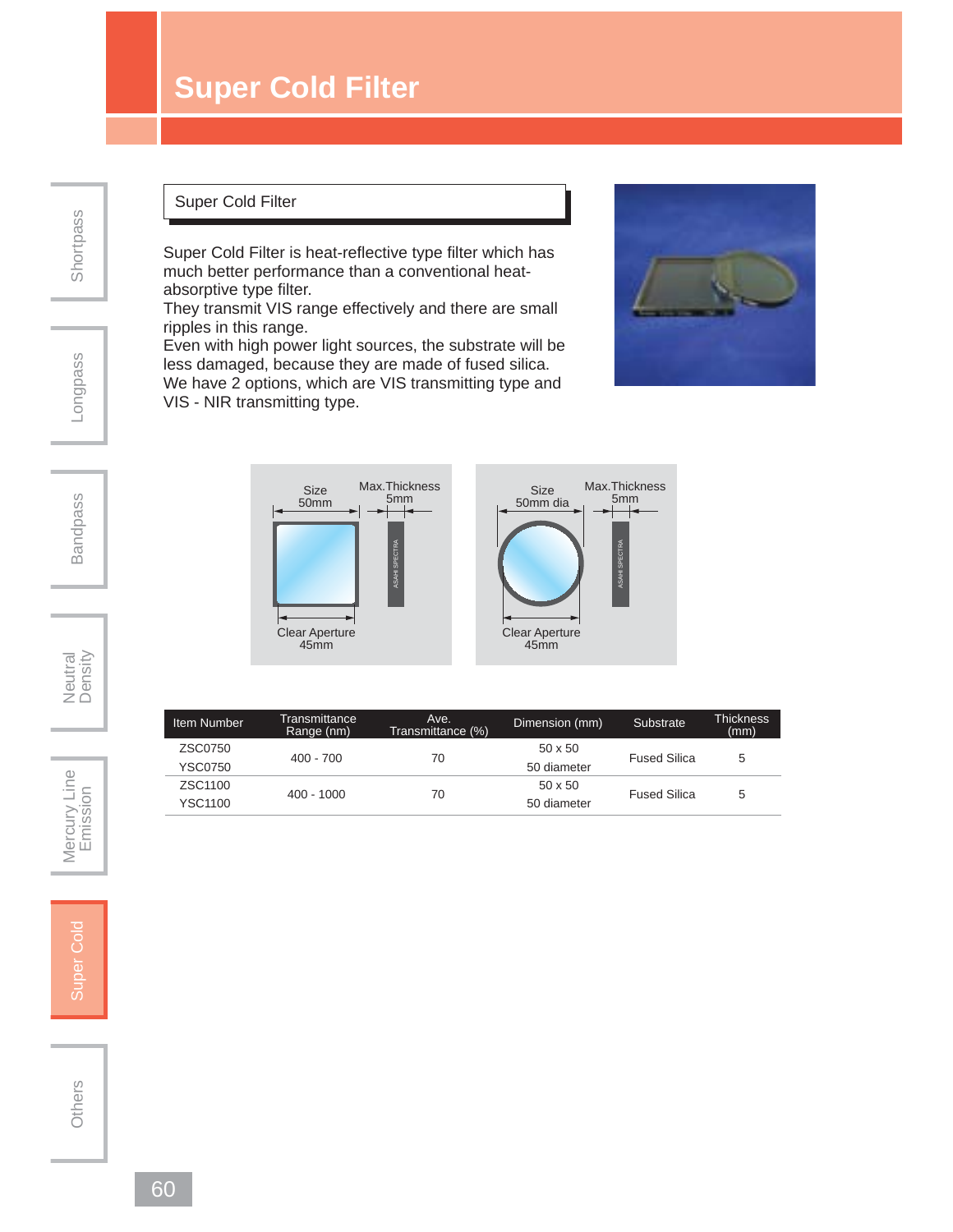

Shortpass



ZSC0750

YSC0750











Others